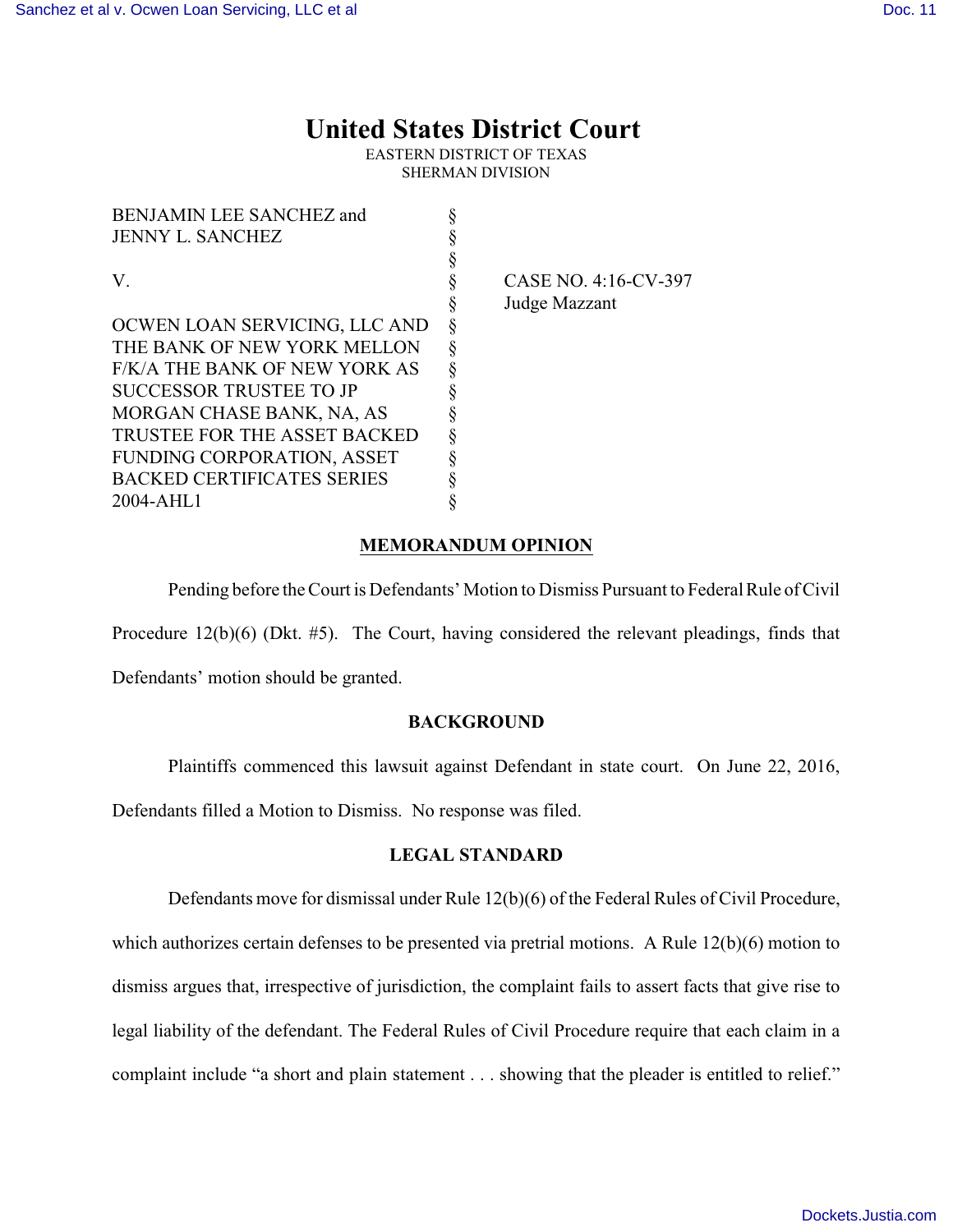FED.R.CIV. P. 8(a)(2). The claims must include enough factual allegations "to raise a right to relief above the speculative level." *Bell Atl. Corp. v. Twombly*, 550 U.S. 544, 555 (2007). Thus, "[t]o survive a motion to dismiss, a complaint must contain sufficient factual matter, accepted as true, to 'state a claim to relief that is plausible on its face.'" *Ashcroft v. Iqbal*, 556 U.S. 662, 678 (2009) (quoting *Twombly*, 550 U.S. at 570).

Rule  $12(b)(6)$  provides that a party may move for dismissal of an action for failure to state a claim upon which relief can be granted. FED. R. CIV. P. 12(b)(6). The Court must accept as true all well-pleaded facts contained in the plaintiff's complaint and view them in the light most favorable to the plaintiff. *Baker v. Putnal*, 75 F.3d 190, 196 (5th Cir. 1996). In deciding a Rule 12(b)(6) motion, "[f]actual allegations must be enough to raise a right to relief above the speculative level." *Gonzalez v. Kay*, 577 F.3d 600, 603 (5th Cir. 2009) (quoting *Twombly*, 550 U.S. at 555). "The Supreme Court recently expounded upon the *Twombly* standard, explaining that '[t]o survive a motion to dismiss, a complaint must contain sufficient factual matter, accepted as true, to state a claim to relief that is plausible on its face.'" *Gonzalez*, 577 F.3d at 603 (quoting *Iqbal*, 556 U.S. at 678). "A claim has facial plausibility when the plaintiff pleads factual content that allows the court to draw the reasonable inference that the defendant is liable for the misconduct alleged." *Id*. "It follows, that 'where the well-pleaded facts do not permit the court to infer more than the mere possibility of misconduct, the complaint has alleged - but it has not 'shown' - 'that the pleader is entitled to relief.'" *Id*.

In *Iqbal*, the Supreme Court established a two-step approach for assessing the sufficiency of a complaint in the context of a Rule 12(b)(6) motion. First, the Court should identify and disregard conclusory allegations for they are "not entitled to the assumption of truth." *Iqbal*, 556 U.S. at 664.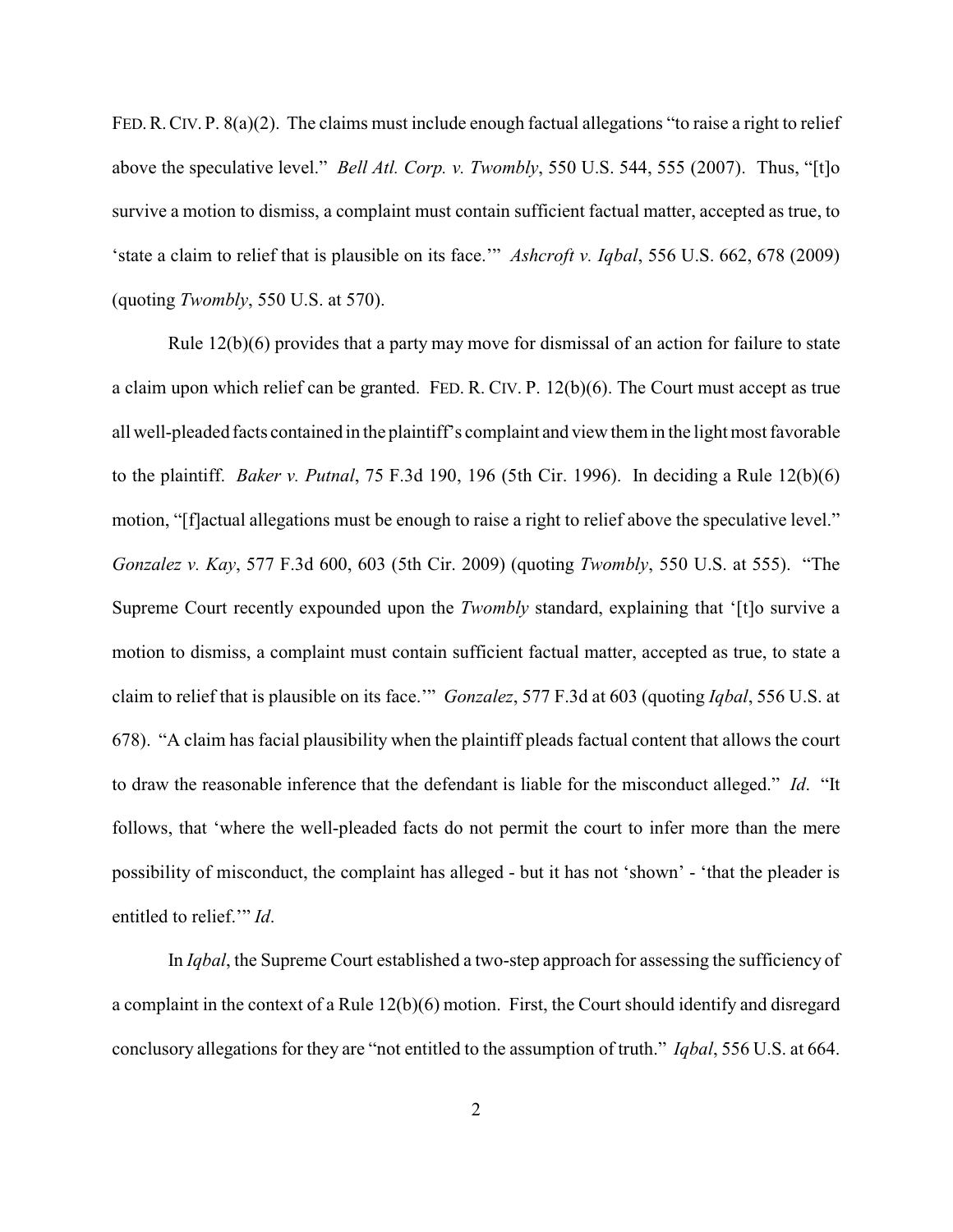Second, the Court "consider[s] the factual allegations in [the complaint] to determine if they plausibly suggest an entitlement to relief." *Id*. "This standard 'simply calls for enough facts to raise a reasonable expectation that discovery will reveal evidence of' the necessary claims or elements." *Morgan v. Hubert*, 335 F. App'x 466, 470 (5th Cir. 2009). This evaluation will "be a contextspecific task that requires the reviewing court to draw on its judicial experience and common sense." *Iqbal*, 556 U.S. at 679.

In determining whether to grant a motion to dismiss, a district court may generally not "go outside the pleadings." *Scanlan v. Tex. A&M Univ.*, 343 F.3d 533, 536 (5th Cir. 2003). When ruling on a motion to dismiss a *pro se* complaint, however, a district court is "required to look beyond the [plaintiff's] formal complaint and to consider as amendments to the complaint those materials subsequently filed." *Howard v. King*, 707 F.2d 215, 220 (5th Cir. 1983); *Clark v. Huntleigh Corp.*, 119 F. App'x 666, 667 (5th Cir. 2005) (finding that because of plaintiff's *pro se* status, "precedent compels us to examine all of his complaint, including the attachments"); FED. R. CIV. P. 8(e) ("Pleadings must be construed so as to do justice."). Furthermore, a district court may consider documents attached to a motion to dismiss if they are referred to in the plaintiff's complaint and are central to the plaintiff's claim. *Scanlan*, 343 F.3d at 536.

#### **DISCUSSION AND ANALYSIS**

On June 22, 2016, Defendants filed a motion to dismiss (Dkt. #5). No response was filed. Local Rule CV-7(d) provides as follows:

**Response and Briefing.** The response and any briefing shall be contained in one document. A party opposing a motion shall file the response, any briefing and supporting documents within the time period prescribed by Subsection (e) of this rule. A response shall be accompanied by a proposed order conforming to the requirements of Subsection (a) of this rule. Briefing shall contain a concise statement of the reasons in opposition to the motion and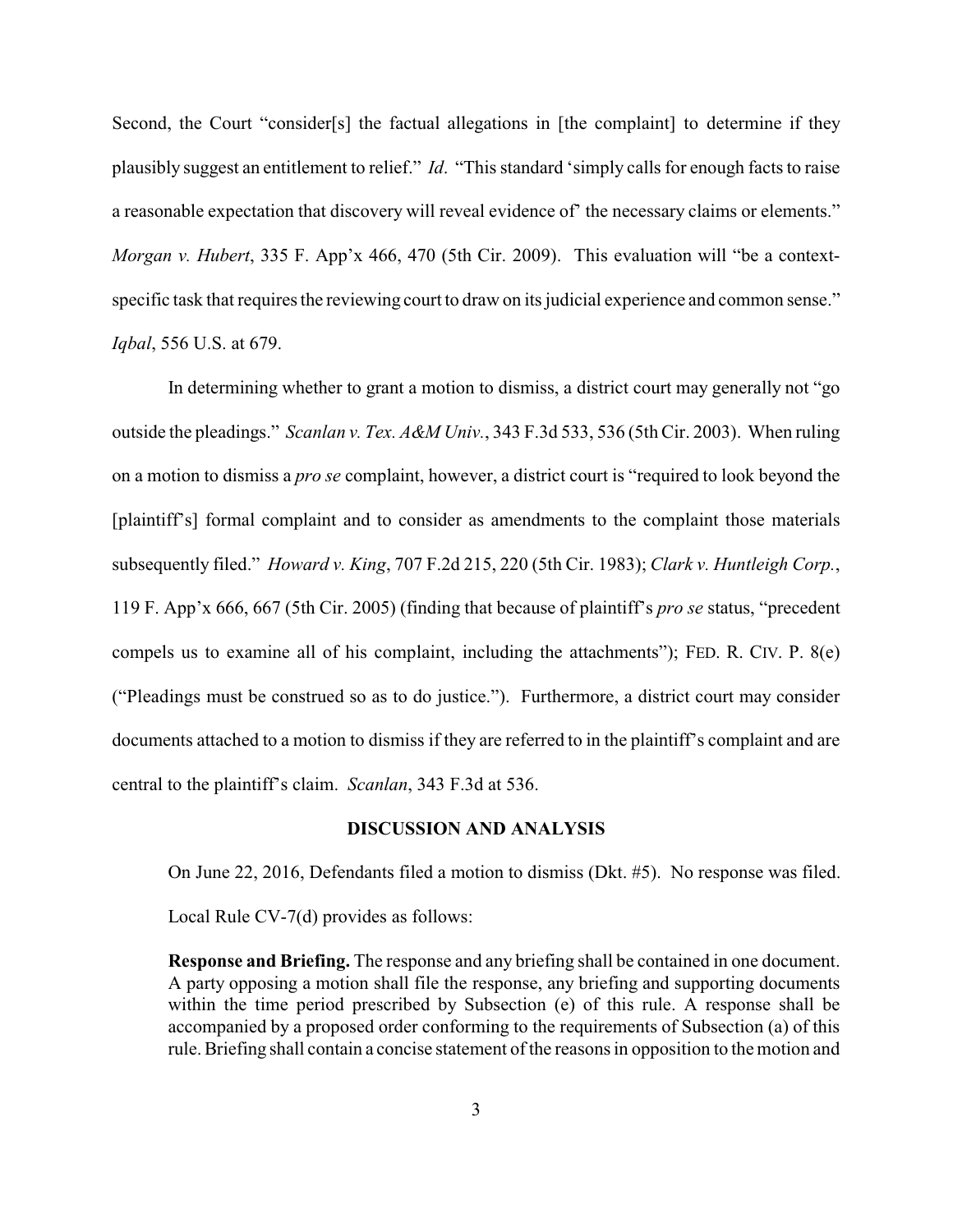# a citation of authorities upon which the party relies. **In the event a party fails to oppose a motion in the manner prescribed herein, the court will assume that the party has no opposition.** (Emphasis added).

Plaintiffs have not filed a response. Since Plaintiffs have not filed a response, the Court will assume that they are not opposed to the Court's granting Defendants' motion to dismiss. Furthermore, a review of Defendants' motion illustrates that Plaintiffs have no plausible claims against Defendants.

Plaintiffs' claims against Defendants in this lawsuit have been previously dismissed with prejudice. Claim preclusion or res judicata is a principle that insures the finality of judgments and conserves judicial resources and protects litigants from multiple lawsuits. *United States v. Shanbaum*, 10 F.3d 305, 310 (5th Cir. 1994) (citation omitted).

"Under Texas law, three elements must be satisfied in order for res judicata to be appropriate: '(1) a prior final judgment on the merits by a court of competent jurisdiction; (2) identity of parties or those in privity with them; and (3) a second action based on the same claims as were raised or could have been raised in the first action.'" *Carrasco v. City of Bryan, Tex.*, No. H–11–662, 2012 WL 950079, at \*3 (S.D. Tex. March 19, 2012) (quoting *Berkman v. City of Keene*, No. 3:10-cv-2378-B, 2011 WL 3268214 (N.D. Tex. 2011)). The claim-preclusive effect of a prior judgment extends to all claims a plaintiff had "with respect to all or any part of the transaction, or series of connected transactions, out of which the [original] action arose" that a plaintiff could have raised in the prior action. *Petro–Hunt, L.L.C. v. United States*, 365 F.3d 385, 395-96 (5th Cir. 2004) (citation omitted).

The parties in this lawsuit and the prior lawsuit are identical. The judgment was rendered by the Eastern District of Texas, Sherman Division. Plaintiffs' claims were dismissed with prejudice, which is considered a final judgment on the merits for purposes of res judicata. The same claims